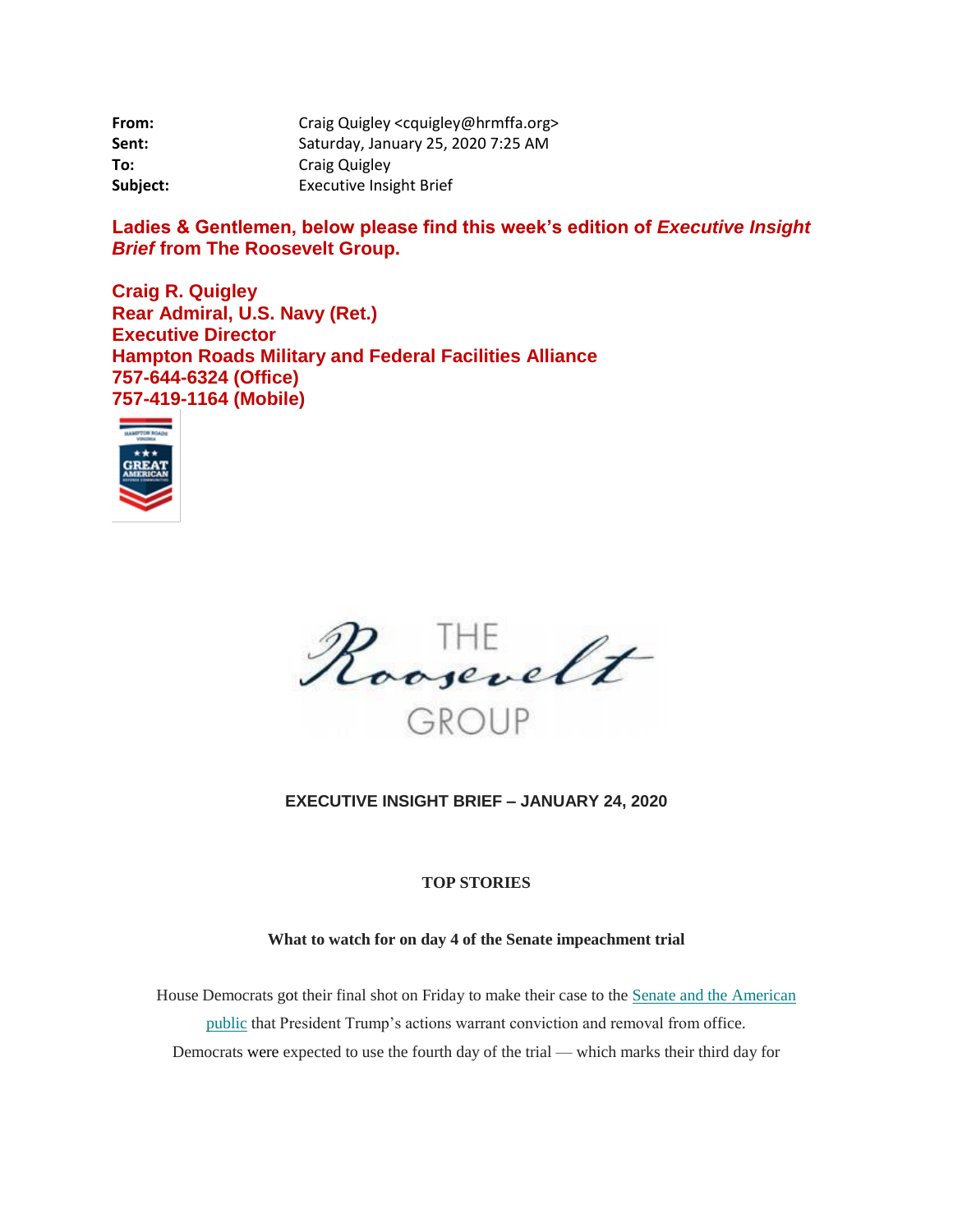opening arguments — to explore the second article of impeachment adopted by the House last month: obstruction of Congress.

#### **Second coronavirus case confirmed in the US**

A second person in the U.S. has been [diagnosed with the coronavirus,](https://linkprotect.cudasvc.com/url?a=https%3a%2f%2frooseveltdc.us12.list-manage.com%2ftrack%2fclick%3fu%3d322456b7b4ad08c1b4904c407%26id%3db9a4743090%26e%3d5c6d0a3b33&c=E,1,pvKVFIEerrbDe_0gsoW9iVMYQjXn4AC-MJAIUVwjnIqLpWz13PUPIUorUGfkTOdjJanZy-unoyhUdV8cknmoSu0rZrjLwnojEVPWNzN26j6kLzya&typo=1) the U.S. Centers for Disease Control and Prevention (CDC) has announced.

The patient is reportedly a woman in her 60s who had returned home to Chicago from Wuhan in China - where the outbreak began - on 13 January.

The woman is in isolation in hospital and is stable, state officials say. Globally, there are more than 800 confirmed cases of the virus, which has killed 26 people in China.

#### **U.S. military releases new details of Kenyan base attack that left 3 dead**

The U.S. military on Thursday released new details of the Jan. 5 attack on a [Kenyan airbase](https://linkprotect.cudasvc.com/url?a=https%3a%2f%2frooseveltdc.us12.list-manage.com%2ftrack%2fclick%3fu%3d322456b7b4ad08c1b4904c407%26id%3d28718b45d4%26e%3d5c6d0a3b33&c=E,1,8beSXGjsDNt_jKv5SbDvuRLRNLK08OJOBZ0X314UT0qCjxXZDESW4eQa-NuqTNCC_LI1fc4YVs5rwVltOr1kFXjTGWeDiHxFCgEGiLsYsZ9V&typo=1) used by U.S. troops following a *New York Times* report that described the scene as chaotic. U.S. Africa Command (Africom) in a statement pushed back on the *Times* report, which noted that American forces were surprised by an al-Shabaab attack on the Kenyan Defense Force Military Base in Manda Bay, Kenya, taking roughly an hour to respond and even longer to evacuate wounded Pentagon personnel.

### **Defense Secretary stresses need to protect suppliers amid Huawei debate**

Defense Secretary Mark Esper said the Pentagon has to consider its supplier base amid reports the Pentagon scuttled regulations to [restrict Chinese telecommunications giant](https://linkprotect.cudasvc.com/url?a=https%3a%2f%2frooseveltdc.us12.list-manage.com%2ftrack%2fclick%3fu%3d322456b7b4ad08c1b4904c407%26id%3dc1859dbf1b%26e%3d5c6d0a3b33&c=E,1,_zGgOt9y03w_WZWufNFSft8zDrN9Sng28Nayp23qRKriMSn_u42oOGAsCnBmfwEFxmxK15kI4aJIVZ5NcsT1k8iFfKNxwYQJiwwKAR0_iJAzhqF6dxlGUrA,&typo=1) Huawei over concerns it would harm U.S. companies.

#### **How the Quds Force is filling Soleimani's shoes**

The U.S. [killing of Gen. Qassem Soleimani](https://linkprotect.cudasvc.com/url?a=https%3a%2f%2frooseveltdc.us12.list-manage.com%2ftrack%2fclick%3fu%3d322456b7b4ad08c1b4904c407%26id%3d26e1bcce09%26e%3d5c6d0a3b33&c=E,1,uAsnvIVUs5LQfX1OlAtlqXMmbHvxf2ExM7S9O7IBVUYG2IJdxeHyoZIE8wwNsQvEdwCqfq-UhlkA1tLXY8Q8soXRa7Z9_XWeKppGCXEeuDm6iwb_&typo=1) earlier this month deprived Iran of one of its most singular leaders and created new questions about Iran's strategy of building and maintaining its power in the region. Without its charismatic and high-profile commander, would Iran be forced to retrench and pause? Or would it find new ways to lash out?

Now, the strategy is coming into view, and it gives a window into what Iran is doing — and what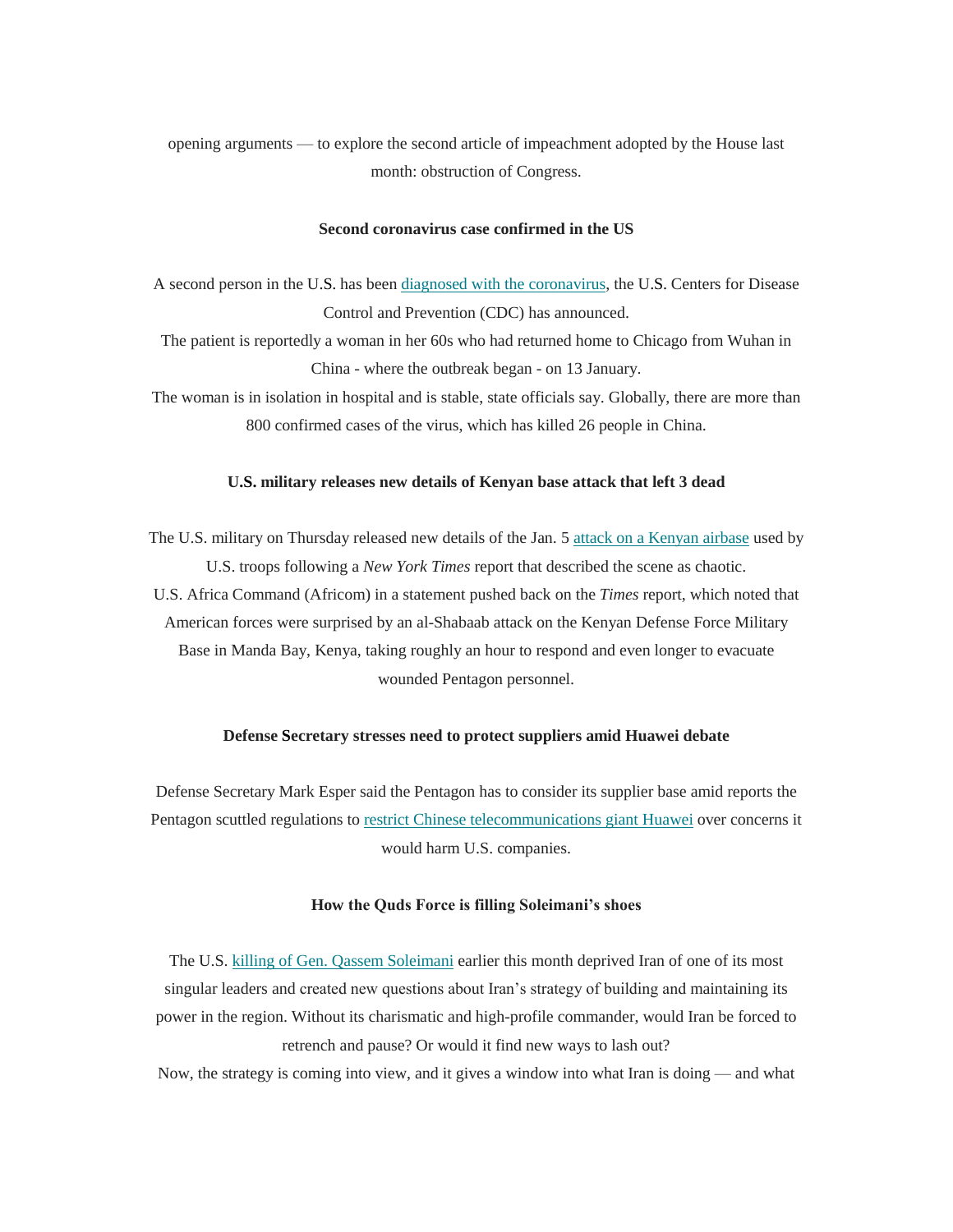challenges the U.S. faces.

### **THIS DAY IN HISTORY**

## [971](https://linkprotect.cudasvc.com/url?a=https%3a%2f%2frooseveltdc.us12.list-manage.com%2ftrack%2fclick%3fu%3d322456b7b4ad08c1b4904c407%26id%3dd2f9423da7%26e%3d5c6d0a3b33&c=E,1,3blNVIIEbWMng6BWtIP3yo47Ej2XVU60wL6KrD47CuGdad2Rc6BfUvRVVm37B6hlWHoxIpXOxVijtDk8S1j9_IFf6Ee151-AjNqhulAjlw,,&typo=1)

War elephant corps of the Southern Han defeated at Shao by crossbow fire from Song Dynasty troops; Southern Han state forced to submit to the Song Dynasty. 1st regular war elephant corps in Chinese army.

#### [1368](https://linkprotect.cudasvc.com/url?a=https%3a%2f%2frooseveltdc.us12.list-manage.com%2ftrack%2fclick%3fu%3d322456b7b4ad08c1b4904c407%26id%3d60b4ebc90e%26e%3d5c6d0a3b33&c=E,1,iFMNF9t8zkEZzQfnoBZJN7FwowaZ1yvfcwfXEogdTEROTTa_xZAu6ii_W3NUKUazx6G8zHpTZMjmtaFwGnrHoNMC34Ir_eSdhX0CcEWd&typo=1)

In a coronation ceremony, Zhu Yuanzhang ascends to the throne of China as the Hongwu Emperor, initiating Ming Dynasty rule over China that would last for three centuries.

#### [1556](https://linkprotect.cudasvc.com/url?a=https%3a%2f%2frooseveltdc.us12.list-manage.com%2ftrack%2fclick%3fu%3d322456b7b4ad08c1b4904c407%26id%3d27d5164385%26e%3d5c6d0a3b33&c=E,1,VcT7fFWnCZ4d86jwM6FzLZih5gSxft42UVsS4e9qSteF7rGUkmjRahjOlzOHLkG-6zeE12UY1PBN1_i_04MkyklO9mzwm7NQA_PeonaE4ho,&typo=1)

Shaanxi Earthquake - deadliest ever recorded kills 830,000 in Shensi Province, China

### [1950](https://linkprotect.cudasvc.com/url?a=https%3a%2f%2frooseveltdc.us12.list-manage.com%2ftrack%2fclick%3fu%3d322456b7b4ad08c1b4904c407%26id%3d904b47e13e%26e%3d5c6d0a3b33&c=E,1,yQ6rUkO5mQgVNHBuozWs7dILe_gZoghNThZMFNeWJ1PU276d1XMaPtQGioU48mQaiM8ufmis15fgaIOOYY3cKOEttvcUqQkeNTNDzolWwkbnDw,,&typo=1)

Israeli Knesset resolves Jerusalem is capital of Israel

## [1973](https://linkprotect.cudasvc.com/url?a=https%3a%2f%2frooseveltdc.us12.list-manage.com%2ftrack%2fclick%3fu%3d322456b7b4ad08c1b4904c407%26id%3d8eb735b306%26e%3d5c6d0a3b33&c=E,1,jNGkZXeV7Z6zZHGSFy7nYQMUlXgp6bGT3eXAwCrYH5V1a8wgmiAq8nYhDRwnt-1jWWBuhqV7z7R07uJDgqySAR7Li1Ck0pK_EBvGXjXwfOT_QB5hd2g,&typo=1)

U.S. President Richard Nixon announces an accord has been reached to end Vietnam War

## [1978](https://linkprotect.cudasvc.com/url?a=https%3a%2f%2frooseveltdc.us12.list-manage.com%2ftrack%2fclick%3fu%3d322456b7b4ad08c1b4904c407%26id%3d1c1193771f%26e%3d5c6d0a3b33&c=E,1,U3Px6MLjy6SqhIatZFwSfTUkAAWknvGMHpU9tu2dn30v9TQKBtALeBkS3-OeUKfvFCj6LrerofHWQxI1MkIp5FhULpHg8xdDYM1wRQzsSMNDJbe_WA,,&typo=1)

Sweden becomes the first nation in the world to ban aerosol sprays, believed to be damaging to earth's ozone layer.

## **LOOK AHEAD**

# **United for Peace & Justice holds a International Day of Action "No War with Iran" rally. 12:00 PM EST on 01/25/2020**

In front of the White House, Lafayette Square side

[contact@unitedforpeace.org](mailto:contact@unitedforpeace.org)

**The Intelligence and National Security Alliance holds a seminar on "Great Power Competition: Disinformation and Influence Operations."**

# **2:00 PM EST on 01/27/2020**

101 Constitution Avenue, Suite 600E

[pr@insaonline.org](mailto:pr@insaonline.org)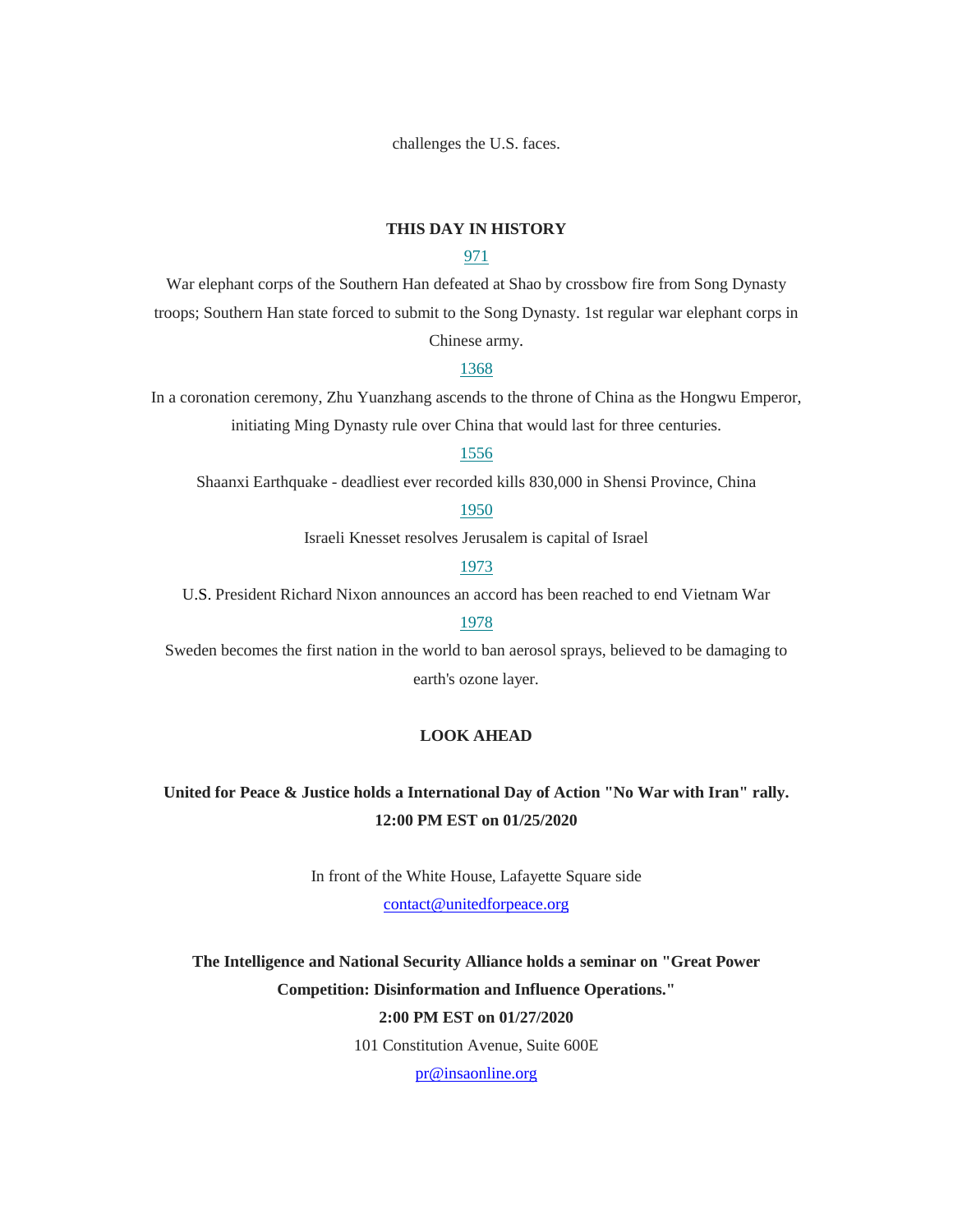### 703-224-4672

RSVP at [https://www.insaonline.org/event/great-power-competition-disinformation-and-influence](https://linkprotect.cudasvc.com/url?a=https%3a%2f%2fwww.insaonline.org%2fevent%2fgreat-power-competition-disinformation-and-influence-operations%2f&c=E,1,AsCs174PPAsLYe8Oajy4sZK6RHdyL7sj6iSjsNB0zE4Y1KdJ87Me4yCn3zwKzFBstVibaul2zFM0kJDqzJeo14idYuxsp6ODxJTByZFJdus,&typo=1)[operations/](https://linkprotect.cudasvc.com/url?a=https%3a%2f%2fwww.insaonline.org%2fevent%2fgreat-power-competition-disinformation-and-influence-operations%2f&c=E,1,AsCs174PPAsLYe8Oajy4sZK6RHdyL7sj6iSjsNB0zE4Y1KdJ87Me4yCn3zwKzFBstVibaul2zFM0kJDqzJeo14idYuxsp6ODxJTByZFJdus,&typo=1)

## Participants:

- Shelby Pierson, Intelligence community election threats executive in the Office of the Director of National Intelligence
- Jane Holl Lute, President and CEO of SICPA North America
- former National Security Agency Deputy Director Richard Ledgett Jr., Senior visiting fellow at the MITRE Corporation
- Jennifer Mathieu, Chief technologist for social analytics and integrity at MITRE
- Aaron Brantly, Cyber policy fellow at the Army Cyber Institute
- Tom Warrick, Nonresident senior fellow at Atlantic Council

# **The National Defense Industrial Association holds a meeting of the Electronics Division, focusing on the intersection of commercial and defense activity in space.**

## **8:15 AM EST on 01/28/2020**

## Highlights:

— 9:45 a.m.: Daniel Goldin, CEO and founder of KnuEdge, delivers keynote remarks

— 1:45 p.m.: Derek Tournear, director of the Space Development Agency; David Davis, systems

engineering division chief of the Air Force Space and Missile Systems Center; and Patrick Murphy,

strategic planning and integration director at NASA, participate in a discussion on "Government Agency Roles and Responsibilities"

Lockheed Martin Global Vision Center, 2121 Crystal Drive, Suite 100, Arlington, Va. 703-247-2579

Evamarie Socha, [https://www.ndia.org/events/2020/1/28/electronics-division-meeting;](https://linkprotect.cudasvc.com/url?a=https%3a%2f%2fwww.ndia.org%2fevents%2f2020%2f1%2f28%2felectronics-division-meeting&c=E,1,EydKmuB2y9xgSxqBSIZ2k3VkfKdKV5JFzz2UK5GrO4RavSwXxC_KXoAALzG-LaJFsfyDSlTBT9-G6GKYYrSz09oSpuR4ypYxmAYw5q9hi9RGshSpgqC_&typo=1) RSVP required.

# **The Senate Armed Services Committee holds a hearing on "U.S. Strategy in Afghanistan." 9:00 AM EST on 01/28/2020**

G-50 Dirksen Senate Office Building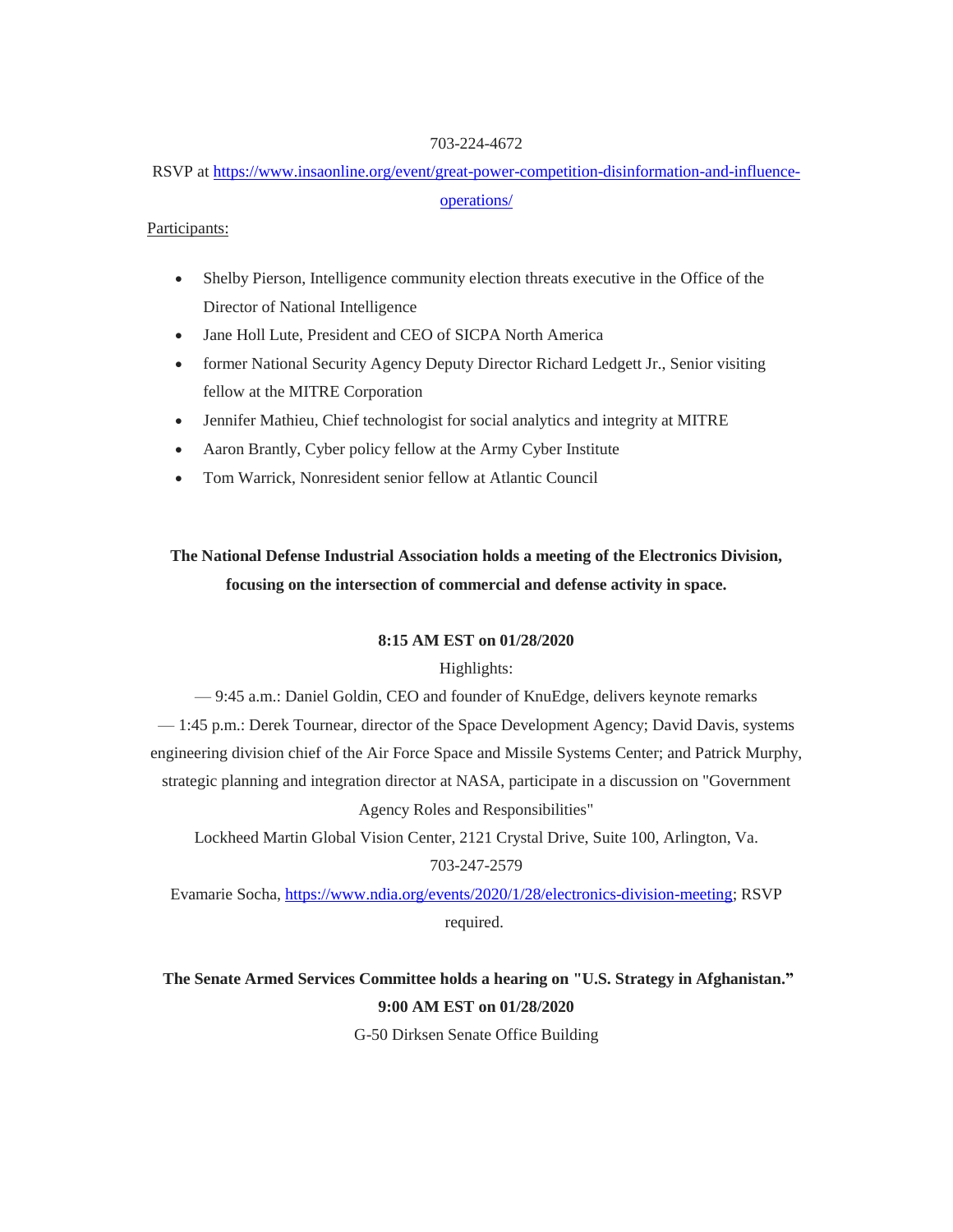# Senate Armed Services Committee 202-224-3871

### Witnesses:

- retired Army Brig. Gen. Kimberly C. Field, Executive director of the Bush School of Government and Public Service's Albritton Center for Grand Strategy and former senior adviser to the commander of Operation Resolute Support
- retired Army Gen. John W. Nicholson Jr., President of PenFed Foundation and former commander U.S. Forces Afghanistan
- Colin F. Jackson, Professor in the United States Naval War College's Strategy and Policy Department and former deputy assistant Defense secretary for Afghanistan, Pakistan and Central Asia

# **The House Armed Services Committee holds a hearing on "Security Update on the Korean Peninsula."**

### **10:00 AM EST on 01/28/2020**

2118 Rayburn House Office Building House Armed Services Committee 202-225-4151

Witnesses:

- Defense Undersecretary for Policy John C. Rood
- Lt. Gen. David W. Allvin, Director for strategy, plans and policy for the Joint Staff (J5)

**The Canadian Global Affairs Institute holds a one-day conference on "Modernizing North American Defense."**

# **8:00 AM EST on 01/29/2020**

Ottawa, Canada

**The Institute for Defense and Government Advancement holds its 13th annual Military Radar Summit, with the theme "Speed, Complexity and Concealment: Accelerating Military Radar Development," January 29-31. 9:50 AM EST on 01/29/2020**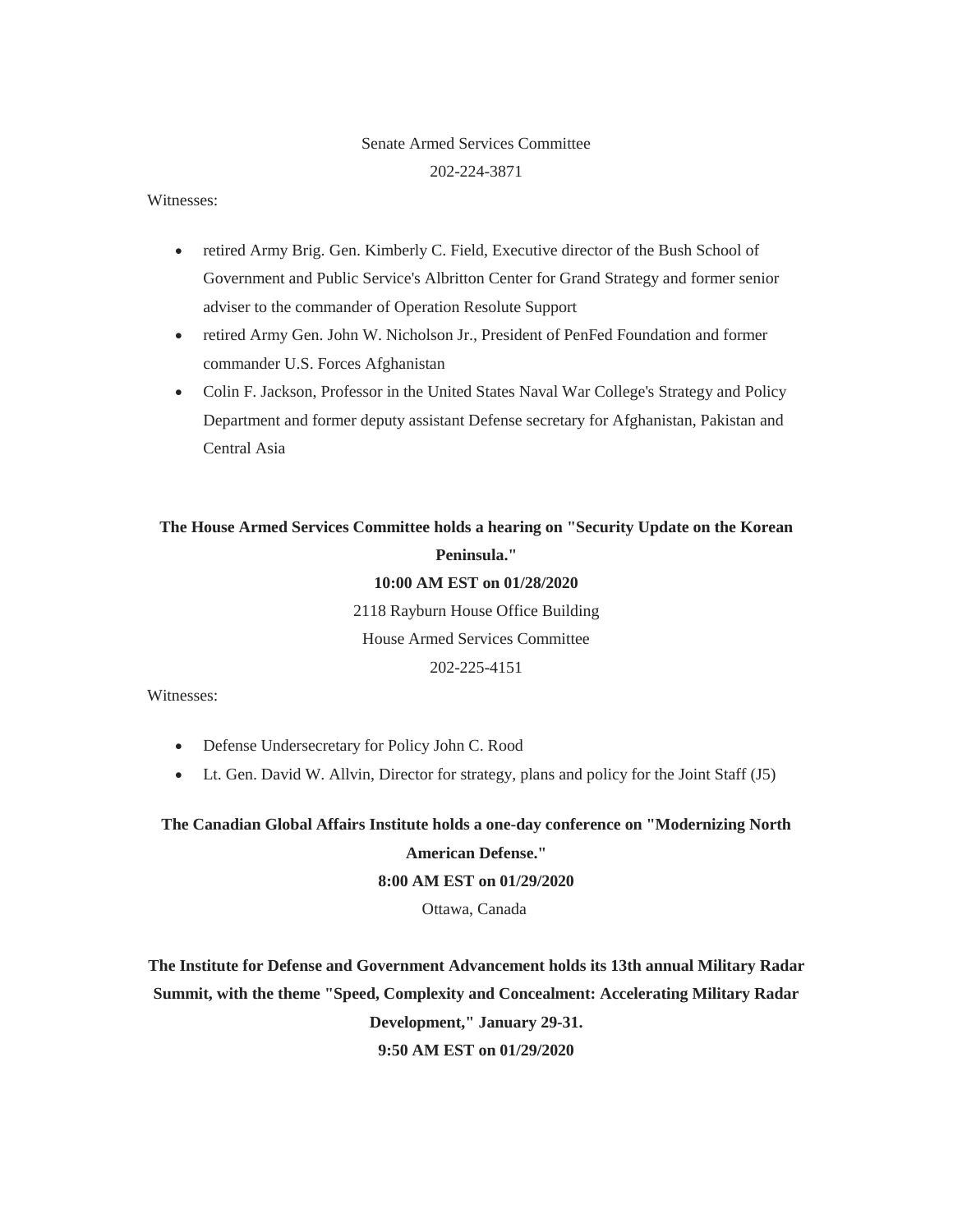### Highlights:

— 10 a.m.: Session on "Utilizing AI (Artificial Intelligence) to Assess and Characterize Radar and Communication Emitters"

— 1:30 p.m.: Brian "Bear" Lihani, chief of the North American Aerospace Defense Command's

Aerospace Warning Branch, delivers remarks on "Evolving the U.S. Airborne Early Warning

Systems and Operational Capability for Future Security Needs"

Hilton Alexandria Mark Center, 5000 Seminary Road, Alexandria, Va.

800-882-8684

RSVP at [https://www.idga.org/events-militaryradarsummit/](https://linkprotect.cudasvc.com/url?a=https%3a%2f%2fwww.idga.org%2fevents-militaryradarsummit%2f&c=E,1,9cXIp5_3WkgoHF0Jp7T8IbZUcBv0wU1r5v7RRk6SDx5OFBbDVXcSz-c4hORujwQxEnYemBnvJ5ilkOAF-1cXnmGvgRdx9DYndRdGuuWsxuoYBDGD72kC&typo=1)

**The House Science, Space and Technology Committee holds a hearing on "Losing Ground: U.S. Competitiveness in Critical Technologies." 10:00 AM EST on 01/29/2020**

2318 Rayburn House Office Building

House Science, Space and Technology Committee

202-225-6375

Witnesses:

- Eric Schmidt, Founder of Schmidt Futures
- Diane Souvaine, Chair of the National Science Board
	- Chaouki Abdallah, Executive vice president for research at the Georgia Institute of

Technology

**The Center for Strategic and Budgetary Assessments holds a discussion on a new CSBA report, "Taking Back the Seas: Transforming the U.S. Surface Fleet for Decision-Centric** 

# **Warfare."**

## **11:30 AM EST on 01/29/2020**

# Highlight:

— Acting Navy Secretary Thomas Modly delivers remarks on the future of the Navy

PARTICIPANTS: co-author Bryan Clark, senior fellow at CSBA, and co-author Timothy Walton,

research fellow at CSBA

CSBA, 1667 K St. NW, Suite 950

202-719-1358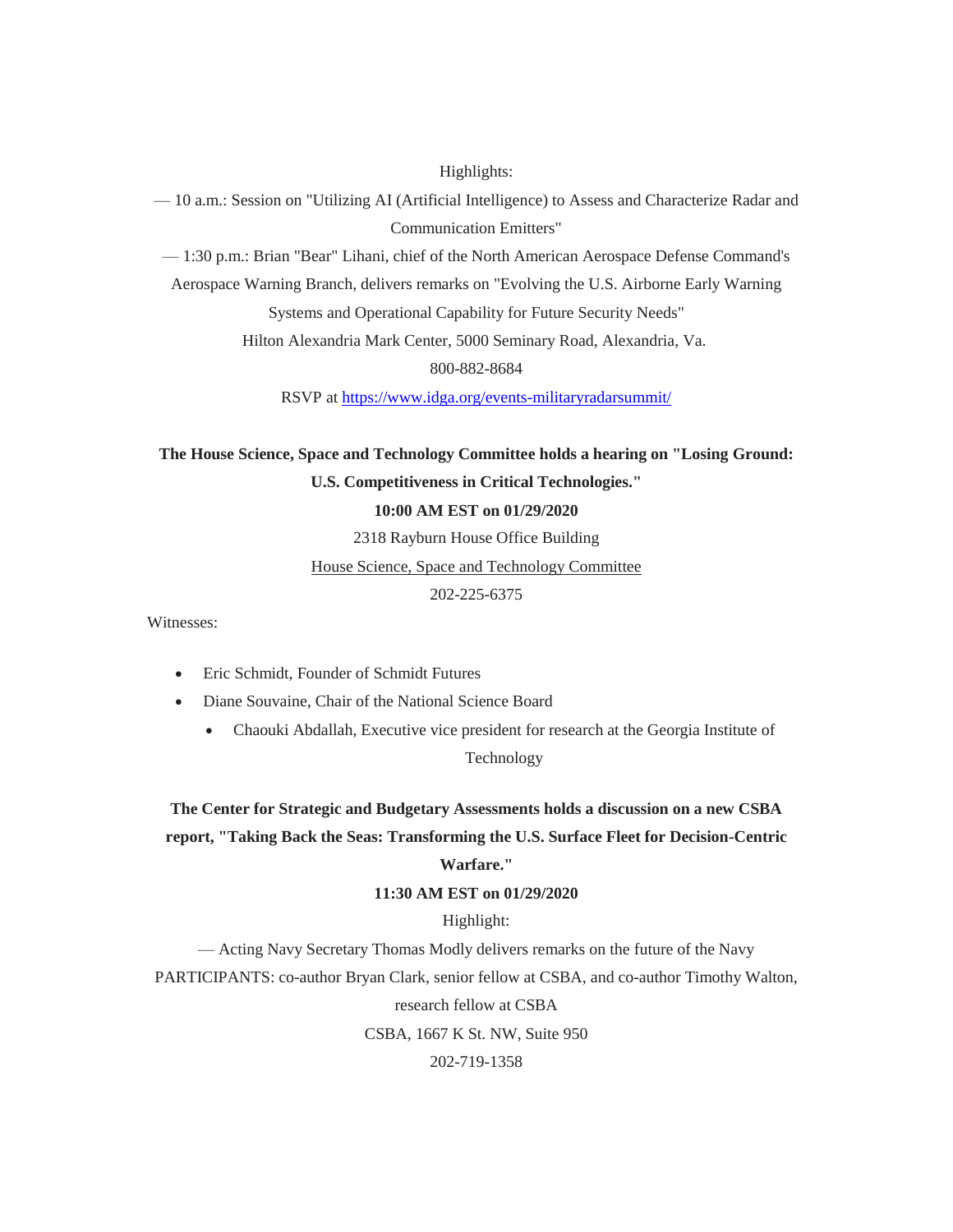William Bodie; Register at [https://csbaonline.org/about/events/taking-back-the-seas-transforming](https://linkprotect.cudasvc.com/url?a=https%3a%2f%2fcsbaonline.org%2fabout%2fevents%2ftaking-back-the-seas-transforming-the-u.s-surface-fleet-for-decision-centric-warfare&c=E,1,taw1RyIbWs3YKaTdRYA4PxaJExBSyrFNRDgAiEB2ozjn0mxbMA6MQlH5OsLjMgVSp5MqJmDm6b8SyiGpm4gD-qhb9XIKZLgpJUhlx-Y3zmpIBmRJaQ,,&typo=1)[the-u.s-surface-fleet-for-decision-centric-warfare](https://linkprotect.cudasvc.com/url?a=https%3a%2f%2fcsbaonline.org%2fabout%2fevents%2ftaking-back-the-seas-transforming-the-u.s-surface-fleet-for-decision-centric-warfare&c=E,1,taw1RyIbWs3YKaTdRYA4PxaJExBSyrFNRDgAiEB2ozjn0mxbMA6MQlH5OsLjMgVSp5MqJmDm6b8SyiGpm4gD-qhb9XIKZLgpJUhlx-Y3zmpIBmRJaQ,,&typo=1)

**The Institute for Defense and Government Advancement holds its 13th annual Military Radar Summit, with the theme "Speed, Complexity and Concealment: Accelerating Military Radar Development," January 29-31. 8:50 AM EST on 01/30/2020**

Highlights:

— 9 a.m.: Session on "Developing Fully Adaptive Radar"

— 11 a.m.: Frederick Moorefield, acting principal director to the deputy Defense CIO for control, communications and computers and information infrastructure capabilities, delivers remarks on "DoD Actions to Facilitate Spectrum Sharing" Hilton Alexandria Mark Center, 5000 Seminary Road, Alexandria, Va.

800-882-8684

RSVP at [https://www.idga.org/events-militaryradarsummit/](https://linkprotect.cudasvc.com/url?a=https%3a%2f%2fwww.idga.org%2fevents-militaryradarsummit%2f&c=E,1,pduBHIeYETL45ACHKLHOmxvTzSQwzxgGScEp9rRN0b9ycbaUinjrAzX2eu5mi8so5vCOzvJHcCTUinYgotyo7h_88h-qOjaHBHo87osL8r_e-AU,&typo=1)

**The Senate Armed Services Committee holds a hearing on the U.S. Africa Command and U.S. Southern Command in review of the Defense Authorization request for FY2021 and the Future Years Defense Program. 9:00 AM EST on 01/30/2020** G-50 Dirksen Senate Office Building

Senate Armed Services Committee

202-224-3871

Witnesses:

- Adm. Craig S. Faller, Commander of the U.S. Southern Command
- Army Gen. Stephen J. Townsend, Commander of the U.S. Africa Command

**The National Academy of Sciences holds a webinar, beginning at 1 p.m., on "Defense Advanced Research Project Agency's Oceans of Things Program," focusing on persistent maritime situational awareness using thousands of small, low-cost floats to form a distributed sensor network.**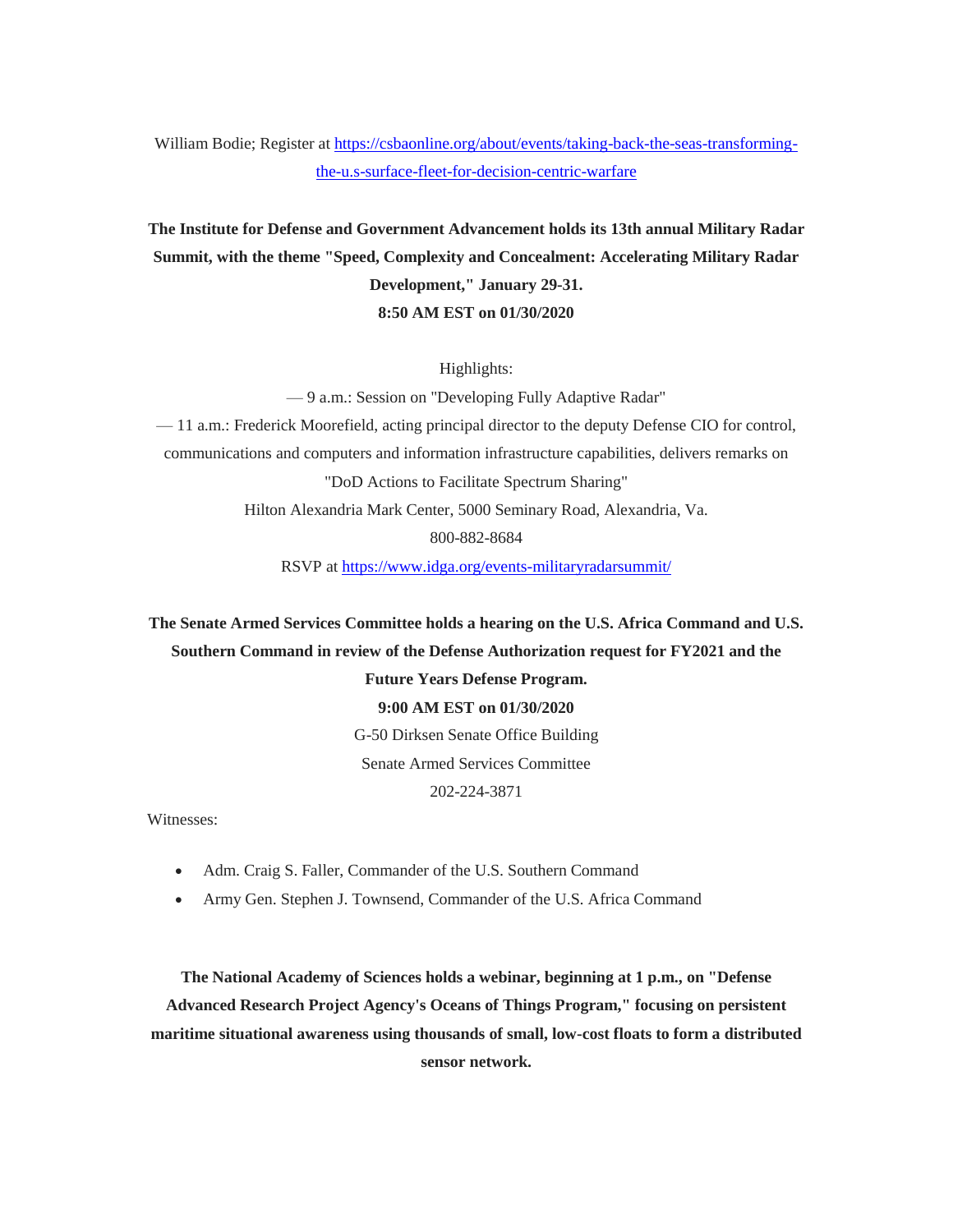### **1:00 PM EST on 01/30/2020**

202-334-2500

[http://national-academies.org;](https://linkprotect.cudasvc.com/url?a=http%3a%2f%2fnational-academies.org&c=E,1,wCC9ykoyL7rDekKGw9hbvsSYqxmQJkecYUX5Aa3YeTxxhpPhQURaYZh5QBlPnGiz_RMVftx_iDTnRLKeVQmOk14B93WD7Cg-5zHYF1NfE7CUNeZ0GKeA&typo=1) Webinar information is available at

[https://nasem.zoom.us/webinar/register/2815768771072/WN\\_f5y-R7UHTG-0THzhhUVJhg](https://nasem.zoom.us/webinar/register/2815768771072/WN_f5y-R7UHTG-0THzhhUVJhg) Participants:

• John Waterston, Program manager of the DARPA Oceans of Things Program

**The Institute of World Politics holds a discussion on "Spycraft 2.0: How Technology is Changing Espionage." 5:00 PM EST on 01/30/2020** IWP, 1521 16th St. NW 202-462-2101 or 202-986-2916; RSVP required to [kbridges@iwp.edu](mailto:kbridges@iwp.edu)

Participants:

Patricia Schouker, Energy analyst, founder and CEO of Energy Bridge Consulting

**The Institute for Defense and Government Advancement holds its 13th annual Military Radar Summit, with the theme "Speed, Complexity and Concealment: Accelerating Military Radar Development," January 29-31. 8:50 AM EST on 01/31/2020**

## Highlight:

— 10:30 a.m.: James Faist, director of defense research and engineering for advanced capabilities in the Office of the Defense Undersecretary for Research and Engineering, delivers remarks on "Efforts to Maintain U.S. Dominance in the Electromagnetic Spectrum" Hilton Alexandria Mark Center, 5000 Seminary Road, Alexandria, Va. 800-882-8684

RSVP at [https://www.idga.org/events-militaryradarsummit/](https://linkprotect.cudasvc.com/url?a=https%3a%2f%2fwww.idga.org%2fevents-militaryradarsummit%2f&c=E,1,yknpBINpccKjZYs9AJoibSZ4kC3xIs5ozVaxG8aQzu6IcqE-pxsdU9ixH2b9dkoCHoxLb9mZx9mxEe6qyQLxOrchAcGxs2gXvX3Ct8q1TLe8jw,,&typo=1)